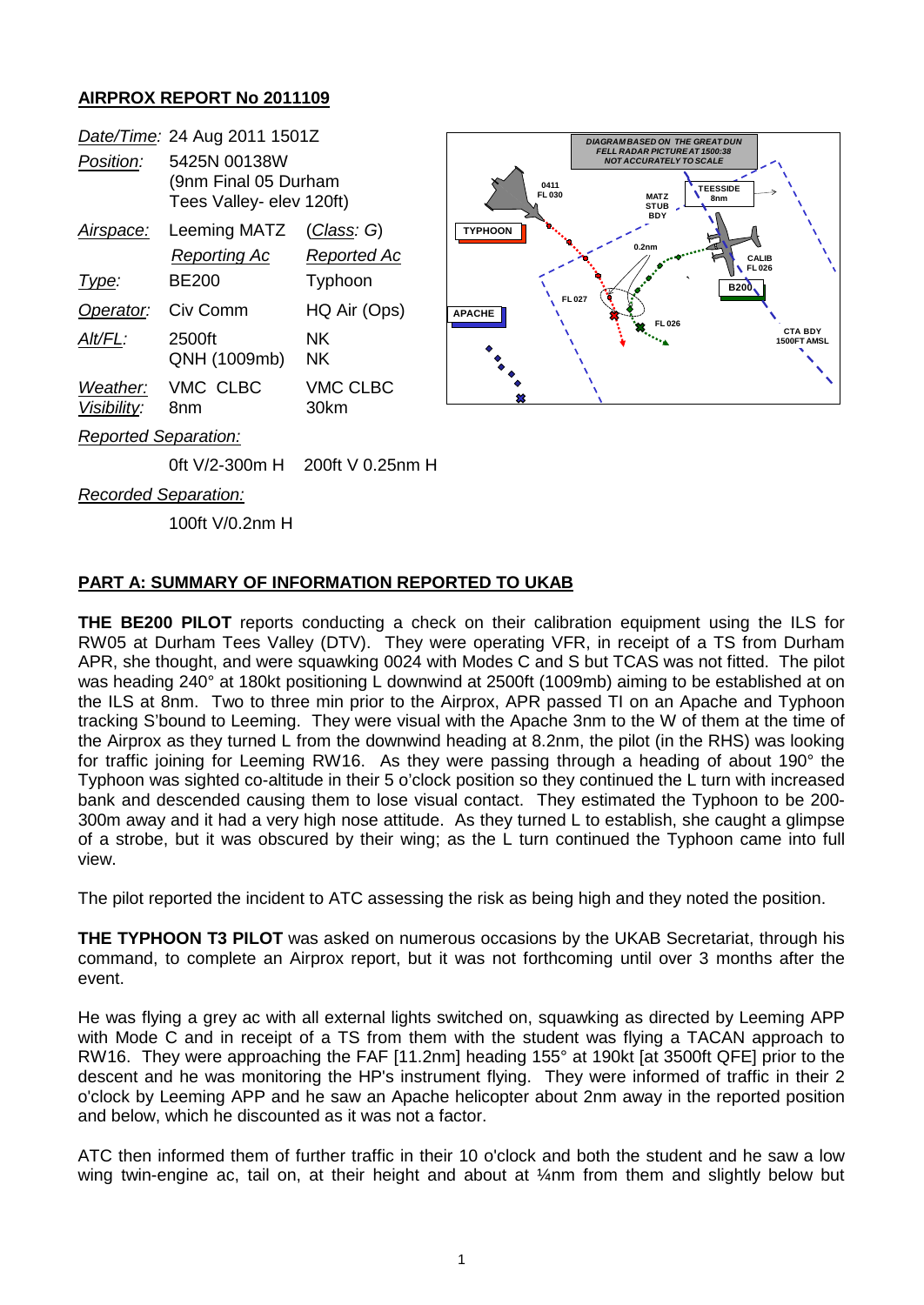heading away. Although they were close, there was no risk of collision because of their divergent flight paths.

He assessed the risk of collision as being low.

**THE LEEMING CONTROLLER** reported that he was screening a UT Director (DIR) working a single Typhoon ac, on a TAC-TAC procedure to RW16. The Typhoon ac was handed over from ACC and the necessary administration regarding the procedure and subsequent intentions completed. Information regarding the approach profile of the Typhoon was passed to Durham Tees Valley Airport (DTV) as they had previously advised of a Calibrator ac conducting approaches to RW05. DTV then passed TI on an ac S of GASKO, inbound to DTV RW23.

The Typhoon ac completed a short hold and was cleared for the TAC-TAC procedure to RW16. The Leeming Approach controller advised DTV that the Typhoon ac was now inbound on the procedure. TI was provided to the Typhoon ac on an Apache which had been handed from DTV to Leeming Zone at 3000ft S'bound, first at 10nm range and when asked to 'say again', at 5nm range (these 2 TI calls were relatively close together – the assessed range was inaccurate on the first); the Typhoon ac subsequently passed behind and above the Apache. The Calibrator ac had been observed conducting approaches within the DTV Class D airspace and was not expected to be a factor. Nevertheless, TI on the Calibrator was provided to the Typhoon (at the request of the Screen Controller) by the UT Controller as it was possible the Calibrator would pass within 3nm of the Typhoon. As the Typhoon turned inbound from the procedure arc to the FAF, the Calibrator ac had still not turned inbound to DTV and further TI was provided to the Typhoon ac.

Shortly afterwards the Typhoon pilot reported visual with the Calibrator ac, stating it to be about 100- 150m to their S and that he would be re-positioning to the FAF. TI on the Typhoon ac was then passed to DTV and subsequently, detail of the proximity of the 2 ac. DTV reported that the Calibrator had been visual with the Typhoon ac and was now 'turning left'. By that time, the Calibrator ac was in a position well within the stub of the RAF Leeming MATZ.

**BM SAFETY MANAGEMENT** reports that unfortunately, this investigation has had to be completed without the benefit of a report from the Typhoon pilot.

DIR was manned by a trainee and a screen who was also acting as the ATCO IC.

At 1444:53, the Leeming ATCO IC passed TI to the Durham Radar ATSA on the Typhoon in the Leeming TACAN hold. At 1454:57 DIR cleared the Typhoon to carry out the TAC procedure. The Typhoon was 17.9nm WSW of Leeming, with the BE200 15.8 nm N of Leeming, placing the latter 25nm NE of the Typhoon.

At 1456:33 DIR contacted DTV (the transcript does not differentiate between RAD or the ATSA) and informed them that the, "*Typhoon was descending on the TACAN*."

At 1458:08, DIR passed TI to the Typhoon on unrelated Apache traffic, with that TI updated at 1459:18. During this update, DIR also passed accurate TI on the BE200 stating, "…*further traffic north-east, six miles* [radar replay shows 6.9nm]*, tracking south-west, two thousand six hundred feet, calibrator at Durham Radar*."

At 1500:12, DIR updated the TI on the BE200 to the Typhoon stating, "*previously called traffic, southeast, two miles, tracking south-west, three hundred feet below climbing*." The radar replay shows the Typhoon turning through a heading of 100° towards the FAF and descending through 3200ft, with the Apache 1.1nm S, tracking S indicating 3300ft and the BE200 1.8nm E, tracking SW indicating 2600ft.

The BE200 pilot reported receiving TI from RAD on both the Apache and the Typhoon around 2 to 3 min before the Airprox but he does not state whether the TI was updated.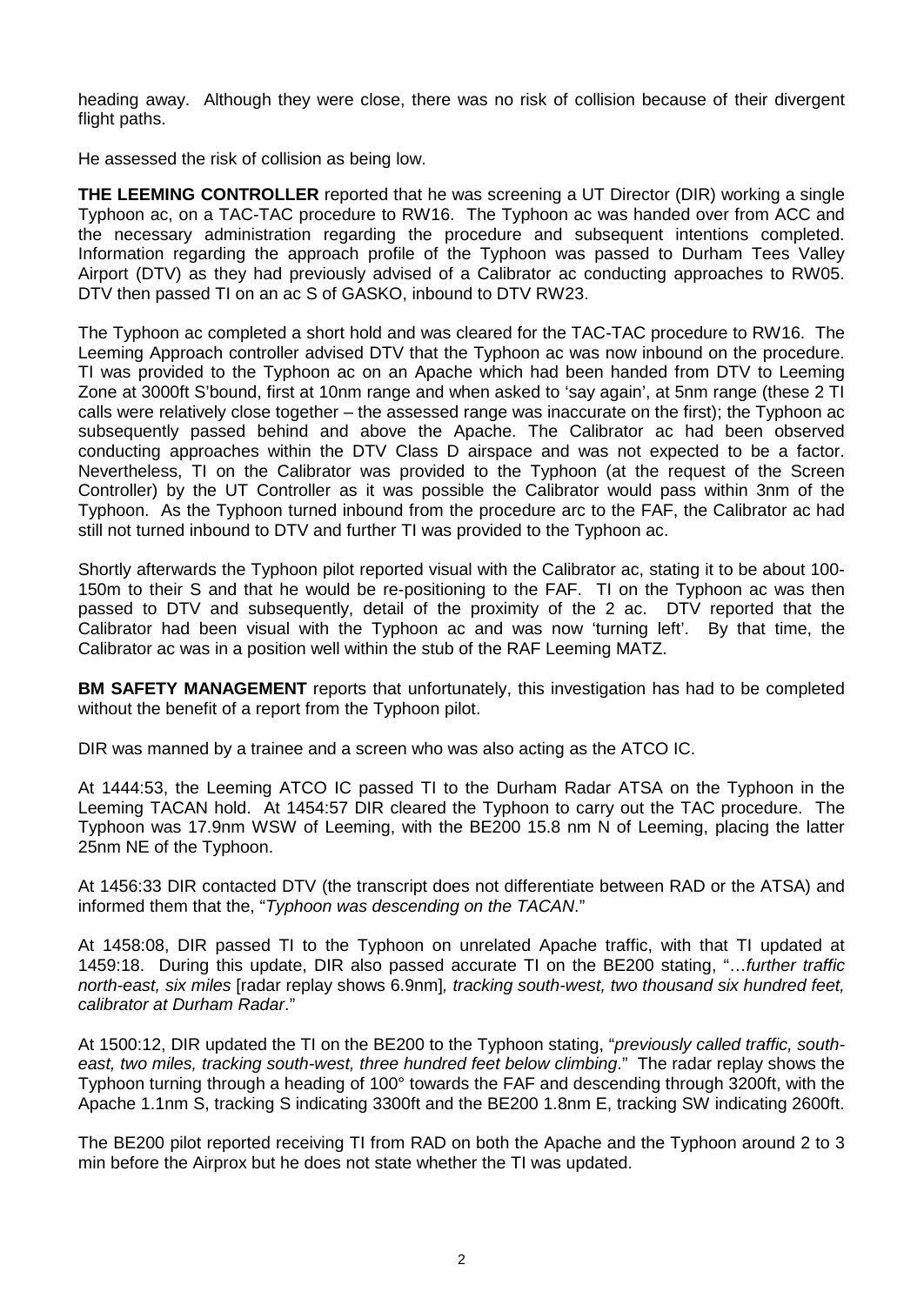At 1500:34 the radar replay shows the BE200 entering a relatively tight left turn, which accords with the pilot's statement that on sighting the Typhoon they tightened a pre-existing left turn with 'increased bank and descent'. At that point 0.4nm lateral separation existed with the Typhoon indicating 100 ft higher than the BE200.

The CPA occurred at 1500:42 with the recording showing 100ft vertical and 0.1nm lateral separation. Shortly after the CPA the Typhoon pilot stated to DIR that they, "*were very close towards that calibrator, it was about a hundred metres away, one hundred and fifty metres away to the south of us…can you keep him clear please*?"

Although the vertical element of the updated TI provided to the Typhoon by DIR at 1500:12 does not correlate exactly with the radar replay, this could be explainable through the differences in display equipment and radar update rates. At the next sweep of the radar on the replay, the Typhoon is indicating 3000ft descending, with the BE200 indicating 2700ft.

Consequently, from an ATM perspective, DIR can be seen to have provided a good level of TI to the Typhoon, that should have enabled the crew to acquire the BE200 visually early enough to discharge their responsibilities for collision avoidance, or to have sought deconfliction advice.

**ATSI** reports that the Airprox occurred at 1500:40, within Class G airspace 9.5nm SW of DTV.

The BE200, using a Calibrator callsign, was operating VFR and was making an approach to the ILS on DTV RW05, and reported in receipt of a TS from them. Meanwhile the Typhoon T3, was making a TACAN approach to Leeming RW16 and was in receipt of a TS from Leeming Radar.

An Apache helicopter was in transit from N to S towards Leeming and was receipt of a LARS transit service initially from DTV Radar and then it was transferred to Leeming Radar. In addition a BE200(A) was routeing inbound to DTV from the west for a training exercise.

A portion of the Leeming MATZ and DTV Control Area (CTA-2) Class D CAS overlap and the Leeming RW16 CL crosses the DTV RW05 CL at a range of 8.5nm from DTV. A Letter of Agreement (LoA) exists between the two units and is published as Appendix A in the DTV, Manual of Air Traffic Services (MATS), Part 2. Paragraph 1 states:

'This LOA is designed to facilitate the safe and expeditious departure, arrival and transits of air traffic at both Leeming and DTV airfields. It is the duty of care of all ATC staff to provide the best service to all airspace users and also to assist both units in attaining the best possible separation between ac under their respective control. In conjunction with this agreement, ATCOs from both units will make regular liaison visits in order to achieve a better understanding of each other's respective procedures, and visit learning points will be recorded. All radar-qualified ATCO's should have at least one documented visit, however, more detailed liaison visit requirements are set out in the respective unit training documentation.'

CAA ATSI had access to RTF and area radar recordings together with pilot and controller reports. Due to a change in the ATSU impound procedures, the operational telephone calls and RTF recordings either side of the incident were not saved. In consultation with the CAA ATSI transcription unit, the unit procedures have now been updated.

METAR EGNV 241450Z 21010KT 9999 SCT035 20/10 Q1009=

The BE200 Calibrator ac departed from DTV RW23 at 1434, to complete on-board equipment checks. The pilot had pre-arranged to carry out these checks on the RW05 ILS and the ac climbed initially to 2500ft QNH 1009mb.

The Radar controller stated that he had passed Leeming 'generic traffic information' about the BE200 intending to calibrate on board equipment which was not a normal calibration of the ILS and as such the ac 'may be doing the odd strange thing' using RW 05 ILS.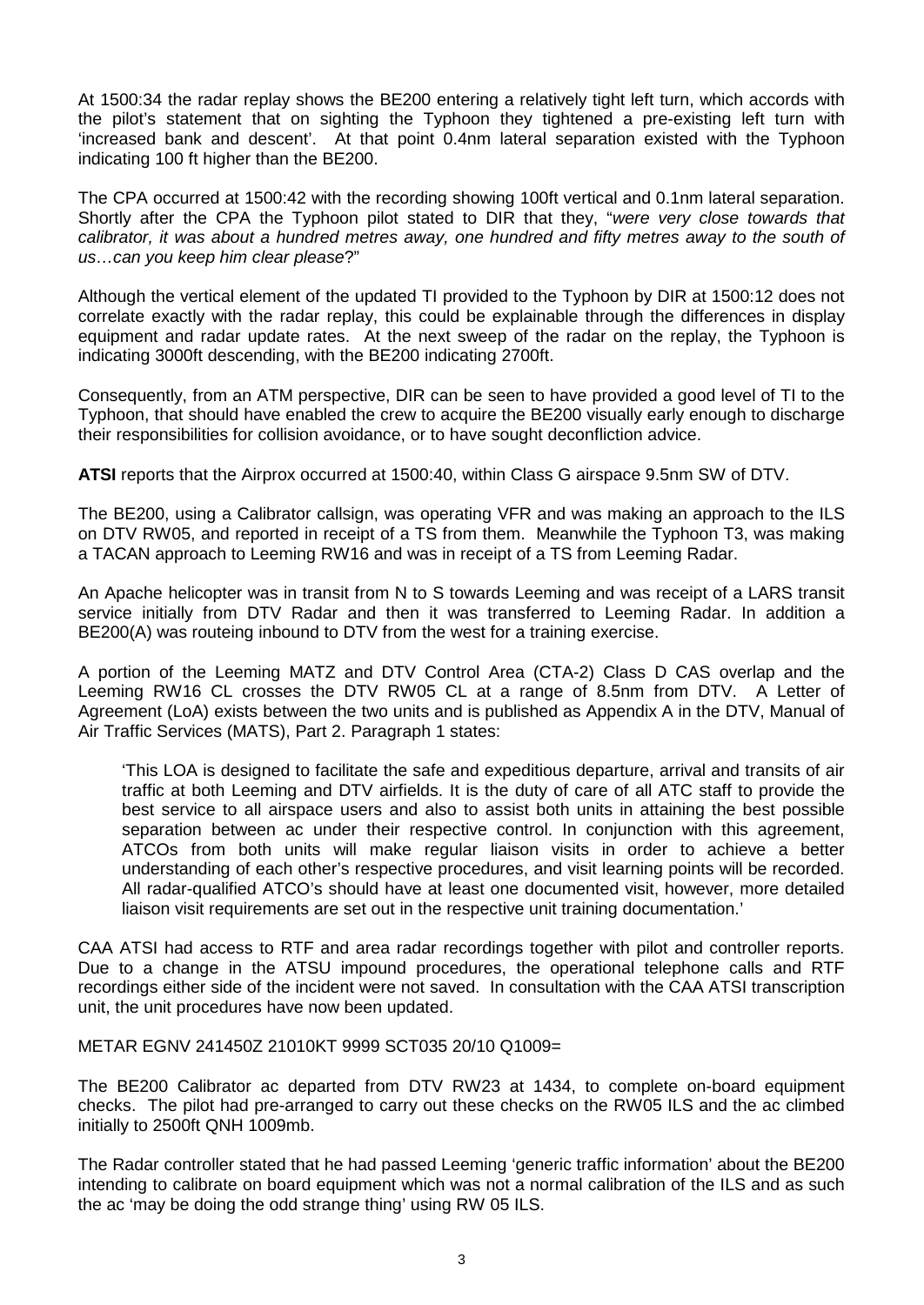After departure the BE200 tracked W to leave CAS and at 1438:43, radar recordings show the BE200, 9.8nm W of the airfield. The BE200 then turned right, re-entering CAS and positioned to hold to the W of DTV.

The Radar Controller stated that he was aware of the Apache helicopter in transit, as it had earlier been transferred by the Controller to Leeming. The Controller also indicated that when coordinating a previous inbound BE200(A), Leeming had advised him that the Typhoon was carrying out a TACAN hold prior to making an approach to Leeming RW16.

The BE200 was in receipt of a RCS inside CAS and a TS in Class G outside CAS. The MATS, Part 1, Section 1, Chapter 5, Page 1, Paragraph 1.2.2, states:

'Pilots must be advised if a service commences, terminates or changes when: they are operating outside controlled airspace; or they cross the boundary of controlled airspace.'

At 1457:06, radar recordings show the BE200 holding 3.6nm W of DTV, whilst the crew were setting up their equipment. The Apache helicopter was 11.3nm W of DTV tracking S towards Leeming and squawking 0402.

At 1458:08, radar recordings show the BE200 turn downwind for RW05, indicating FL026, with the Typhoon 17.3nm SW of DTV tracking N, indicating FL040.

At 1458:50, the Radar Controller passed TI, *"(BE200) c/s traffic approximately er eight to the er west of you er positioning for er an approach to to RW one six at Leeming is a Typhoon descending out of three thousand five hundred feet"* and the pilot responded, *"Roger looking for traffic (BE200) c/s er we'll be er turning inbound in approximately two miles";* this was acknowledged. Radar recordings show the BE200, 5.5nm W of the airfield inside CAS. The Radar Controller stated that he expected that the BE200 would shortly turn onto base leg.

At 1459:20, the Radar Controller passed further TI, *"(BE200) c/s the previously reported Apache's approximately three to the west of you also southbound at three thousand feet"* and the pilot replied, *"Roger looking for traffic must be something going on at Leeming that we don't know about.*"

At 1500:05, the BE200 called, *"(BE200) c/s visual with that traffic".* (The BE200 pilot's report indicated that only the Apache was in sight at that point). Radar recordings show the BE200 leaving CAS with the Apache in its 12 o'clock at a range of 2.3nm and 600ft above and with the Typhoon in its 1 o'clock at a range of 2.1nm and 900ft above, crossing from right to left. The DTV Controller's report indicated that as the three contacts closed the labels began to garble. It was noted that the Controller did not notify the BE200 of the change in service as the ac left CAS.

At 1500:40, radar recordings show the BE200 tracking S on base leg, 9.5nm SW of DTV, with the Typhoon on a parallel track, in its 5 o'clock at a range of 0.2nm (CPA) and 100ft above. Both ac indicated FL026 (converts to 2492ft on QNH 1009 with 1mb equal to 27ft). The BE200 pilot's report indicated that the Typhoon was sighted at that point, 'as BE200 turned from 240 to 190 Typhoon was sighted co-altitude in my 5 o'clock position. Left turn continued with increased bank.'

At 1500:52, radar recordings show the BE200 turning towards DTV, with the Typhoon passing 0.5nm behind and 400ft above. Leeming subsequently called to advise that the Typhoon was breaking off its approach.

The DTV Controller stated that neither unit initiated any coordination prior to the conflict. He had not expected the BE200 to extend to 9.5nm and as the situation developed, and then he did not consider that there was sufficient time to coordinate. The DTV Manual of Air Traffic Services Part 2, Appendix A, LoA between Durham Tees Valley Airport (DTV) Ltd and Royal Air Force Leeming, states: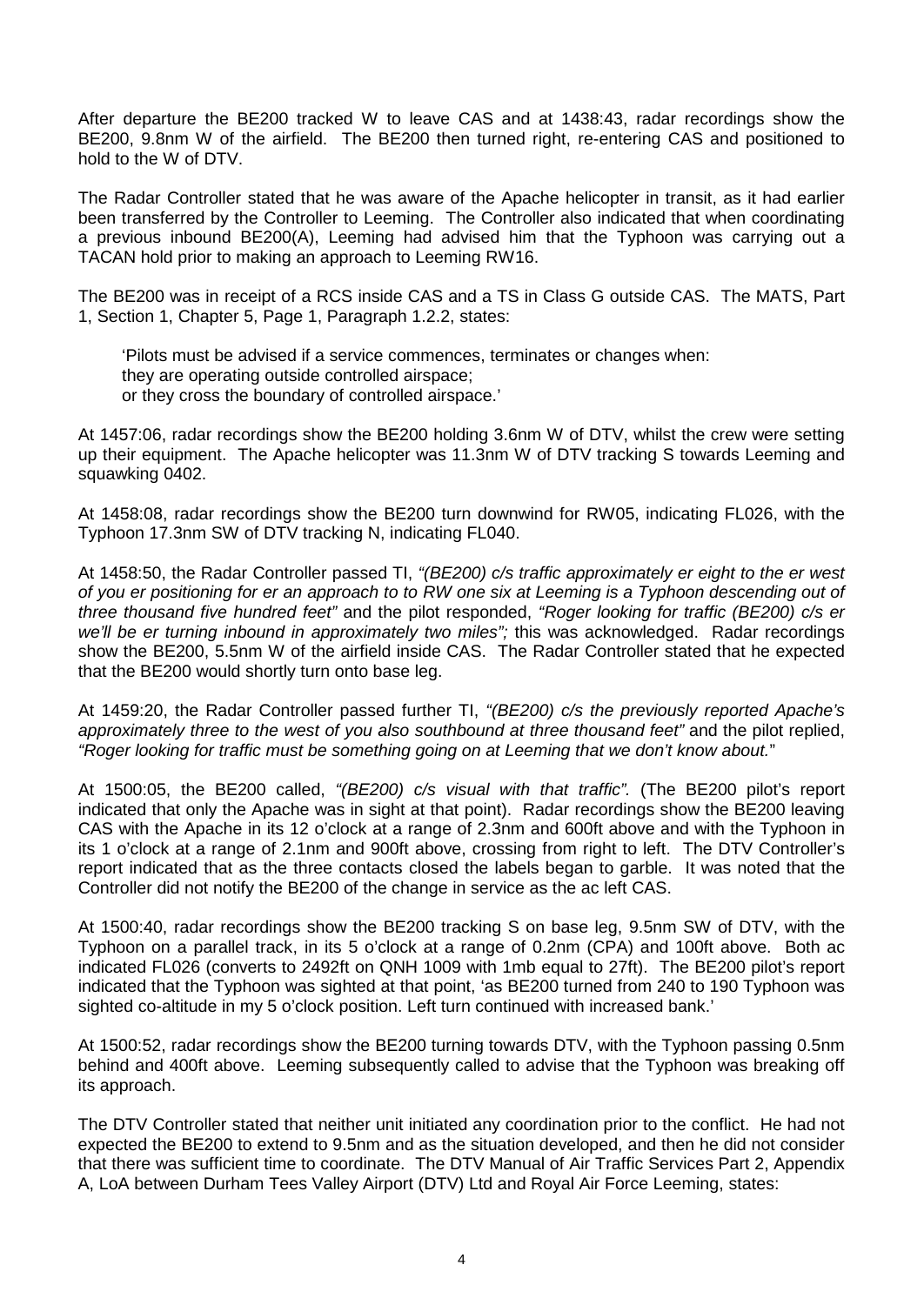'12. All inbounds to DTV that are likely to affect Leeming traffic are to be notified and coordinated if and when necessary. All inbounds to Leeming that are likely to affect DTV traffic are to be notified and co-ordinated if and when necessary.

14. All instrument patterns to Leeming will normally be to the West of the airfield. The exception to this is the short pattern circuit for rwy 16, which due to terrain restrictions will be a left-hand circuit…..

17. Routine traffic arriving to and departing from both aerodromes shall have equal priority and conflictions shall be co-ordinated case by case. It is incumbent on the controller requiring standard separation to initiate any required co-ordination. However, all controllers are encouraged to instigate co-ordination in order to facilitate a safe flow of air traffic.'

19. The confliction between DTV ac inbound to RW05 and Leeming ac inbound to rwy 16 cannot be resolved purely by vertical separation as both ac should be at similar levels at the same position – 8.5 nm rwy 05 and 7.5nm rwy 16. In most cases lateral separation can be used to avoid confliction by agreeing on an order of recovery e.g. Leeming ac extend downwind so as to pass behind DTV ac or DTV ac turn / orbit to pass behind Leeming ac…..'

Both DTV and Leeming were each aware of the others' traffic in general terms. The DTV controller advised Leeming that the BE200, 'may be doing the odd strange thing' and Leeming had earlier advised the DTV Controller that the Typhoon was in the TACAN hold and would be making an approach to RW16. However, as the situation developed there was no further notification or coordination between the two units. The LoA paragraph 17 states:

"Routine traffic arriving to and departing from both aerodromes shall have equal priority and conflictions shall be co-ordinated case by case. It is incumbent on the controller requiring standard separation to initiate any required co-ordination. However, all controllers are encouraged to instigate co-ordination in order to facilitate a safe flow of air traffic."

It is likely that neither the DTV nor Leeming controller had expected the BE200 to extend to 9.5nm. Had this been known in advance, with the attendant potential for conflict, CAA ATSI considered that one or both units may have attempted to reach an agreed plan and prioritise the arrivals in accordance with the guidance provided in the LoA.

When the BE200 was downwind 5.5nm W of the airfield, the DTV controller had expected that the BE200 would turn close to the boundary of CAS, the pilot calling *"we'll be turning inbound in approximately two miles".* TI was passed on the Typhoon and Apache; however, the BE200 continued for another 4nm before turning. Had the DTV Controller questioned the pilot's intentions, it may have prompted him to coordinate with Leeming. As the two ac converged, the labels started to garble and the DTV Controller considered at that point, that it was too late to coordinate with Leeming. The BE200 reported, "*visual with that traffic*" but it was unclear whether this referred to the Apache or Typhoon (subsequently reported as being the Apache).

It is probable that the Leeming controller was unaware that the BE200 was going to extend to 9.5nm. Once the Typhoon left the TACAN hold to commence the procedure, the Leeming controller did not update DTV on the Typhoon's intentions. The Typhoon pilot's report indicates that as the ac turned onto final at the FAF, the Leeming controller passed TI on the Apache and then a twin ac (the BE200).

CAA ATSI considered that had the specific requirements of the BE200 pilot been known in advance, it was likely that timely and effective action could have been agreed to ensure the safe integration of the traffic. The problems associated with the overlapping approach requirements between the two units are well known and are stated in the LoA.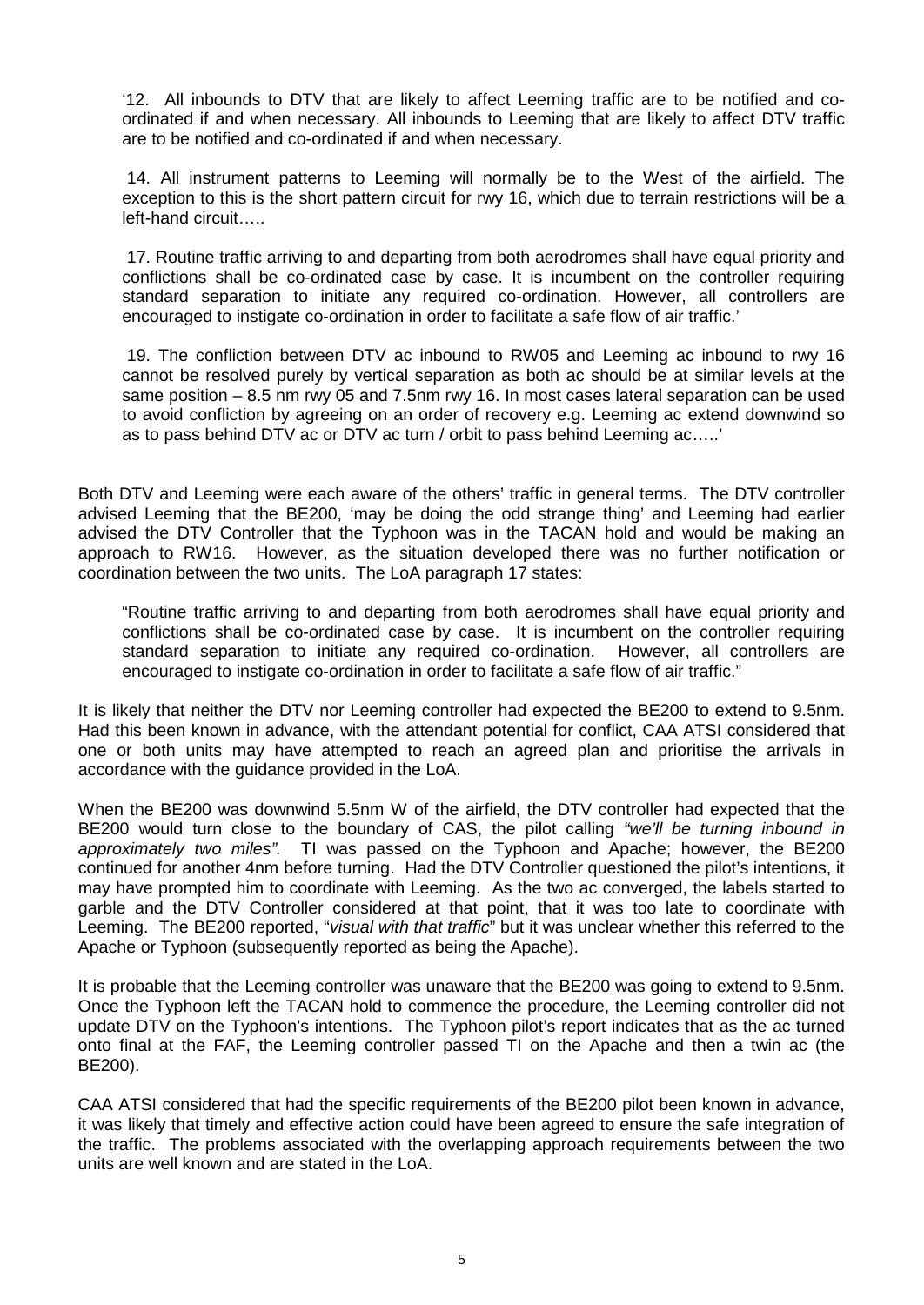At the time of the Airprox the BE200 and Typhoon were operating in Class G airspace and both ac were in receipt of a TS and TI was provided to both pilots. CAP774, UK Flight Information Services, Chapter 3, Page 1, Paragraph 1 and 5, states:

'A Traffic Service is a surveillance based ATS, where in addition to the provisions of a Basic Service, the controller provides specific surveillance derived traffic information to assist the pilot in avoiding other traffic. Controllers may provide headings and/or levels for the purposes of positioning and/or sequencing; however, the controller is not required to achieve deconfliction minima, and the avoidance of other traffic is ultimately the pilot's responsibility.

The controller shall pass traffic information on relevant traffic, and shall update the traffic information if it continues to constitute a definite hazard, or if requested by the pilot. However, high controller workload and RTF loading may reduce the ability of the controller to pass traffic information, and the timeliness of such information.'

The Airprox occurred when the BE200 and Typhoon came into close proximity whilst operating in Class G airspace, both were in receipt of a TS and both pilots were provided with TI.

The following were considered to be contributory factors:

When the BE200 was 5.5nm from the airfield, the pilot indicated an intention to turn in 2 miles, which may have given the DTV an assurance that the ac would probably remain inside CAS, and may have negated any need to notify or coordinate with Leeming.

The specific requirements of the BE200, in advance of the flight, were not known. The controller considered that the BE200, 'may be doing the odd strange thing' and led to a misunderstanding. CAA ATSI considered that in an environment with ac operating on overlapping approaches, it may have been appropriate to ensure that more accurate information was requested from the BE200 pilot.

CAA ATSI considered that the notification between the two units was minimal and did not meet the stated LoA requirement, *'*designed to facilitate the safe and expeditious departure, arrival and transits of air traffic at both Leeming and DTV airfields. It is the duty of care of all ATC staff to provide the best service to all airspace users and also to assist both units in attaining the best possible separation between ac under their respective control'.

Recommendations:

- 1. It is recommended the ATSU ensure that controllers are reminded of the need to determine the intentions of pilots conducting unusual types of exercises or approaches, especially in situations that are likely to involve the overlapping RWs and the requirement for close liaison or coordination by both airfields.
- 2. It is recommended that the ATSU reminds controllers of MATS Pt1 requirement to advise pilots if a service commences, terminates or changes when they are operating outside controlled airspace or when they cross the boundary of controlled airspace.'

UKAB Note (1): The Great Dun Fell radar shows the incident clearly as depicted in the diagram above.

**HQ AIR (OPS)** comments that An Airprox is a mandatory reportable occurrence; all personnel who are involved in an Airprox event are to submit an Airprox report, preferably a DFSOR using ASIMS, within 2 working days. This will allow accurate analysis of events before the exact details fade from memory (see MRP RA 1410 for further details). Returning to the circumstances of this incident, the captain of the Typhoon reports that at the time of the incident he was monitoring the student's IF. All aircrew should be reminded that under a TS in class G airspace, lookout must take primacy; in this case it seems that the intent to monitor to the student was prioritised ahead of an effective lookout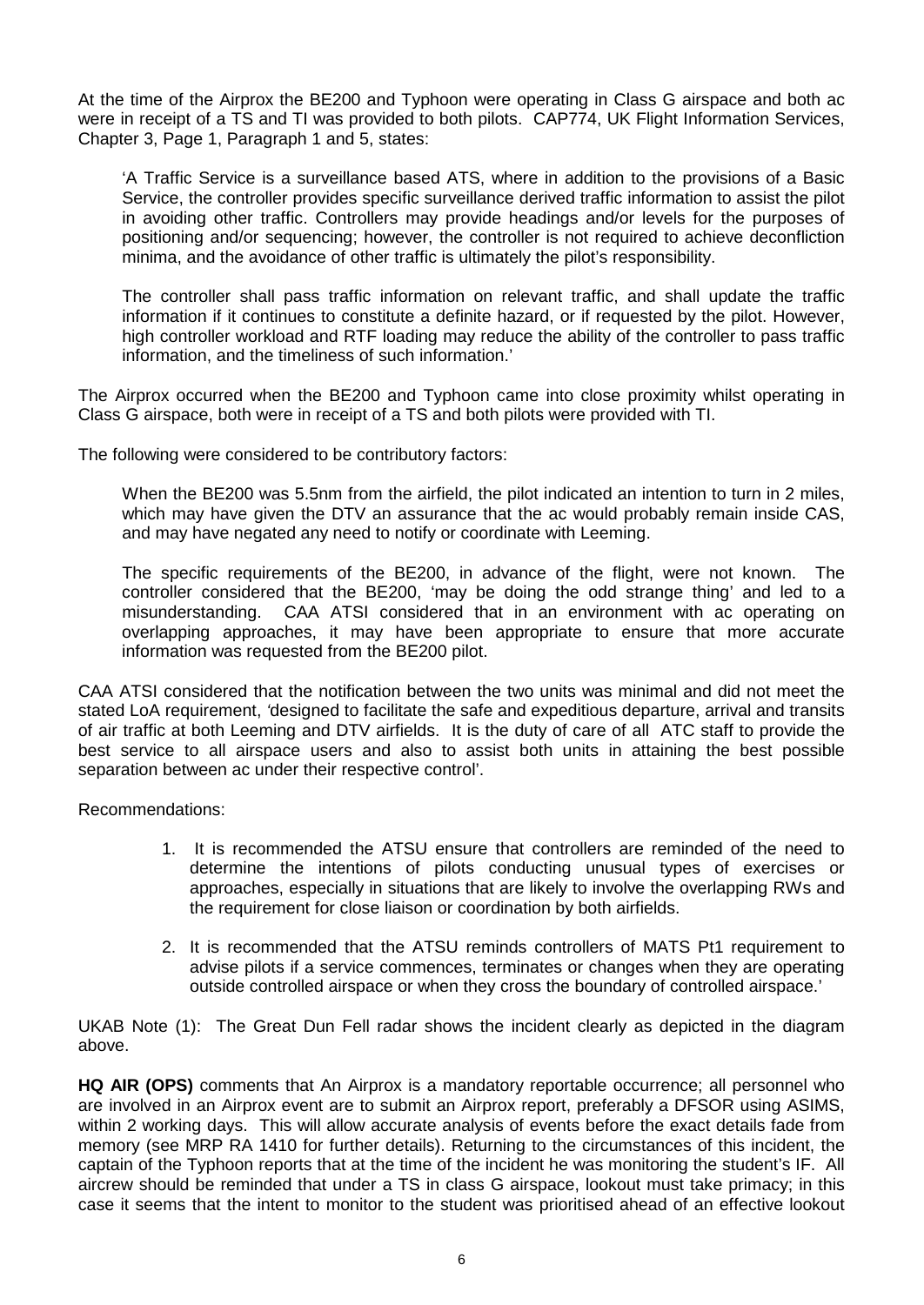scan against traffic which had been called to him by ATC. Equally, the BE 200 captain did not alter his flightpath to increase his separation against the Typhoon which he had been informed was joining for Leeming; perhaps if he had assimilated the information more carefully he would have altered his flightpath to avoid the potential conflict. It seems that in both cockpits a desire to complete the task overrode the need to avoid the developing conflict situation.

## **PART B: SUMMARY OF THE BOARD'S DISCUSSIONS**

Information available included reports from the pilots of both ac, transcripts of the relevant RT frequencies, radar recordings, reports from the air traffic controllers involved and reports from the appropriate ATC and operating authorities.

Members noted that the BE200 was operating until just before the incident under VFR in Class D airspace and should have been under a RCS. Since the RT transcript did not go back to the beginning of the flight, it could not be determined what clearance it had been given. It was observed that calibration ac normally require freedom to manoeuvre and this would most likely have resulted in a relatively unrestricted horizontal clearance. Notwithstanding that there was an obligation on the DTV controller to change the level of service and remove the clearance when the ac left the DTV Class D airspace and entered Class G, and this did not take place, the Board agreed that the BE200 pilot was not under any misunderstanding about the type of service being provided.

Although it appeared to Controller Members that the DTV APR Controller had acted in the best interests of allowing the BE200 crew to conduct their calibration equipment task, the co-ordination with Leeming was insufficient to deconflict their respective ac. Further they opined that since the DTV traffic was not using the duty RW and was not flying a predictable flight profile, whereas the Typhoon was flying a standard approach to the Leeming duty RW, the onus was on the DTV Controller to initiate co-ordination. Although the whole LoA was not available, only extracts, Members thought it might be unclear and not cover these precise circumstances. Members agreed that the DTV controller had not expected the BE200 to fly as far West as it did, and this may have influenced his perception of the need for coordination.

In the event, by the time of the CPA, despite telling DTV that they would be turning left in 2nm (keeping the ac in or on the edge of CAS) the BE200 pilot continued further, left CAS without a change of service, entered the Leeming MATZ stub and came into conflict with the Typhoon. Controller Members also assessed this evolution as disordered; one Member opined that the BE200 even though VFR under a RCS in Class D airspace, should have been given avoidance on the Typhoon at an early stage rather than TI thus preventing a conflict; others, however, disagreed stating that the BE200 was VFR, the Typhoon was outside CAS and therefore only TI was required, the pilot being responsible for avoidance. Members agreed that the TI had been timely and accurate.

Controller Members agreed that Leeming APP had passed accurate and timely TI to the Typhoon crew regarding the BE200 and the Apache; they updated that TI and informed DTV (ATSA) of the both the presence of the Typhoon and that it was conducting a published TACAN approach. The HQ Air Flight Safety Member noted that it was disappointing that neither crew took any action on receipt of TI and both pressed on into the developing conflict.

After the BE200 left CAS, entering Class G, the respective pilots had an equal and shared responsibility to see and avoid other ac. The BE200 pilot having the Typhoon on her right throughout was required under the RoA (Rule 9 (3)), to give way to it. Since, at least in the latter stages of the conflict she was in a left turn, the Typhoon would have been obscured to her by the airframe, engine or wing so she did not see it until after it was in her 5 o'clock. The Typhoon instructor was in the rear seat and the ac was in a fairly high nose-up attitude and again in the latter stages of the 'merge' in a slow right-hand turn with the BE200 in his 11 o'clock a few hundred feet below. He was instructing the front-seat trainee pilot who was most likely concentrating on flying the instrument approach and the instructor also probably had the opposing ac obscured to him, possibly by the Canard, and did not see the opposing ac until it was ¼nm away tail on and after the CPA.